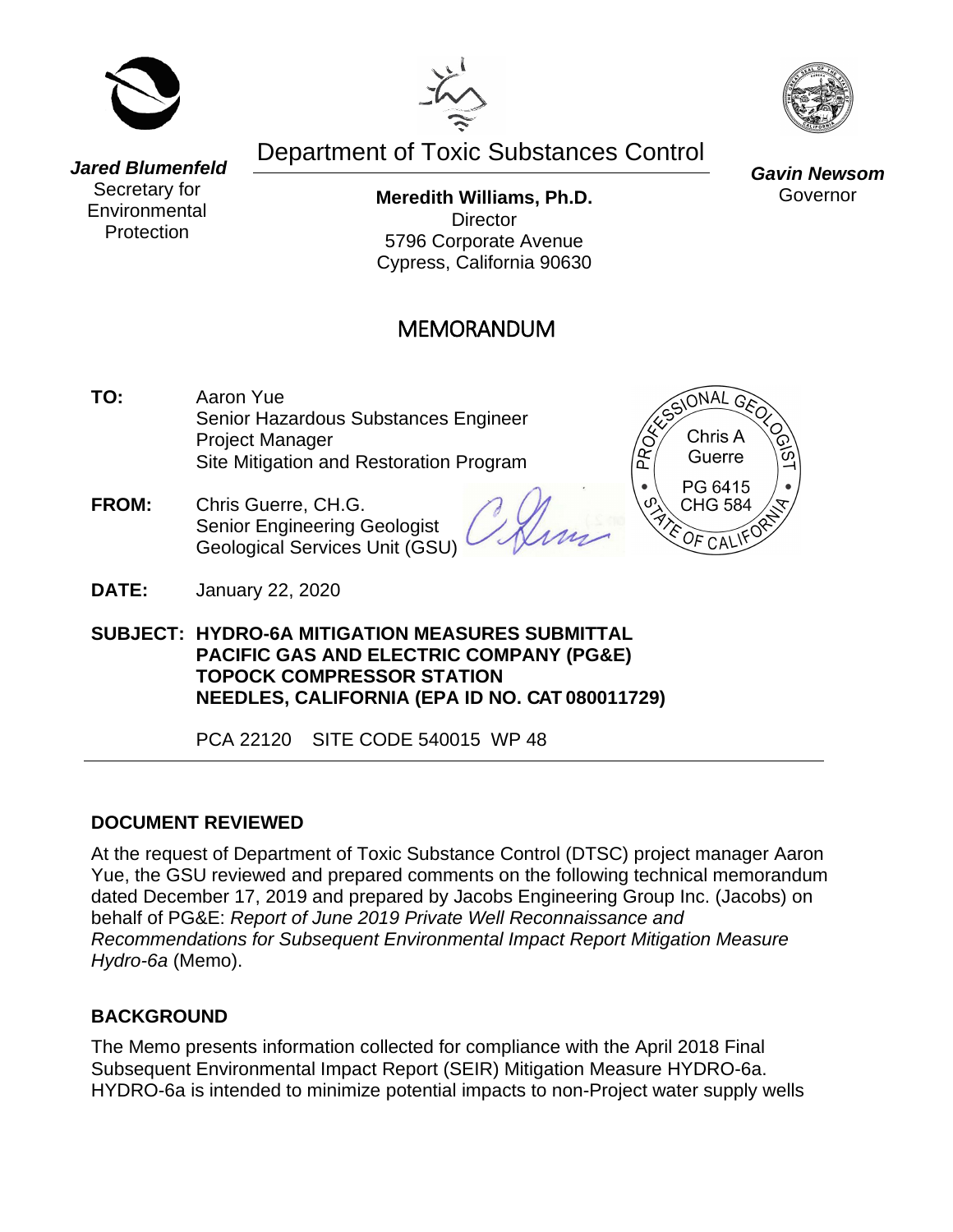(e.g., wells Topock-2, Topock-3, Marina-1, Marina-1A, Sanders, Smith (Allen), GSRV-2) that could potentially be affected during groundwater remedy implementation. HYDRO-6a does this by requiring the establishment of a groundwater monitoring program consisting of water supply and/or monitoring wells to assess site conditions at and around nearby water supply wells that are all currently located in Arizona.

The Memo comments on the status of obtaining well permission for accessing and sampling groundwater wells, summarizes observations made during June 2019 site visits, and makes recommendations for actions proposed for each private well subject to obtaining owner permission.

#### **COMMENTS**

The GSU review of the Memo has identified the following items below and requests that they be adequately addressed by PG&E in a timely manner:

- 1. Since access has not been granted at the Sanders or Smith/Allen water wells, it is requested that one new monitoring well be installed in the vicinity of these two wells, ideally at a location equidistant between the two wells. Potential locations have been previously discussed with PG&E. PG&E should determine an optimal location and provide the proposed location(s) and well design for agency approval. A schedule to accomplish this work should be established immediately.
- 2. The Memo proposes to remove water well GSRV-2 from the program as the owner cannot be contacted and since it is located furthest away from the remedy. It is requested that increased efforts be made to locate the owner using additional PG&E resources/departments. The well is of interest as it has yielded some of the highest hexavalent chromium concentrations in the region and, therefore, represents elevated chromium to the north of the project. Additionally, the well is reported as currently unsecured in Table 2 of the Memo and could be vandalized or used for illegal disposal. However, well GSVR-2 is of more interest if the Site B well is utilized in future.
- 3. Table 1 This table and Section 2 of the Memo indicate that permission is pending for most of the wells, including wells owned by PG&E (i.e., Site B and PGE-9N/S). PG&E needs to promptly complete the pending access agreements. Failure to complete the access agreements in a timely manner may require that additional monitoring wells be installed to proxy for those wells that cannot be accessed.
- 4. Table 2 Private Well Construction and Usage Summary: Data in Table 2 of the Memo should be compared to conflicting data contained in the 2009 background study (Table 2.1) and 2004 draft background study work plan (Table 1). Differences were noted for the Sanders and Topock-2 wells. Discrepancies between the data tables should be evaluated and resolved.

Wells HNWR-1 and HNWR-1A should be added to Table 2.